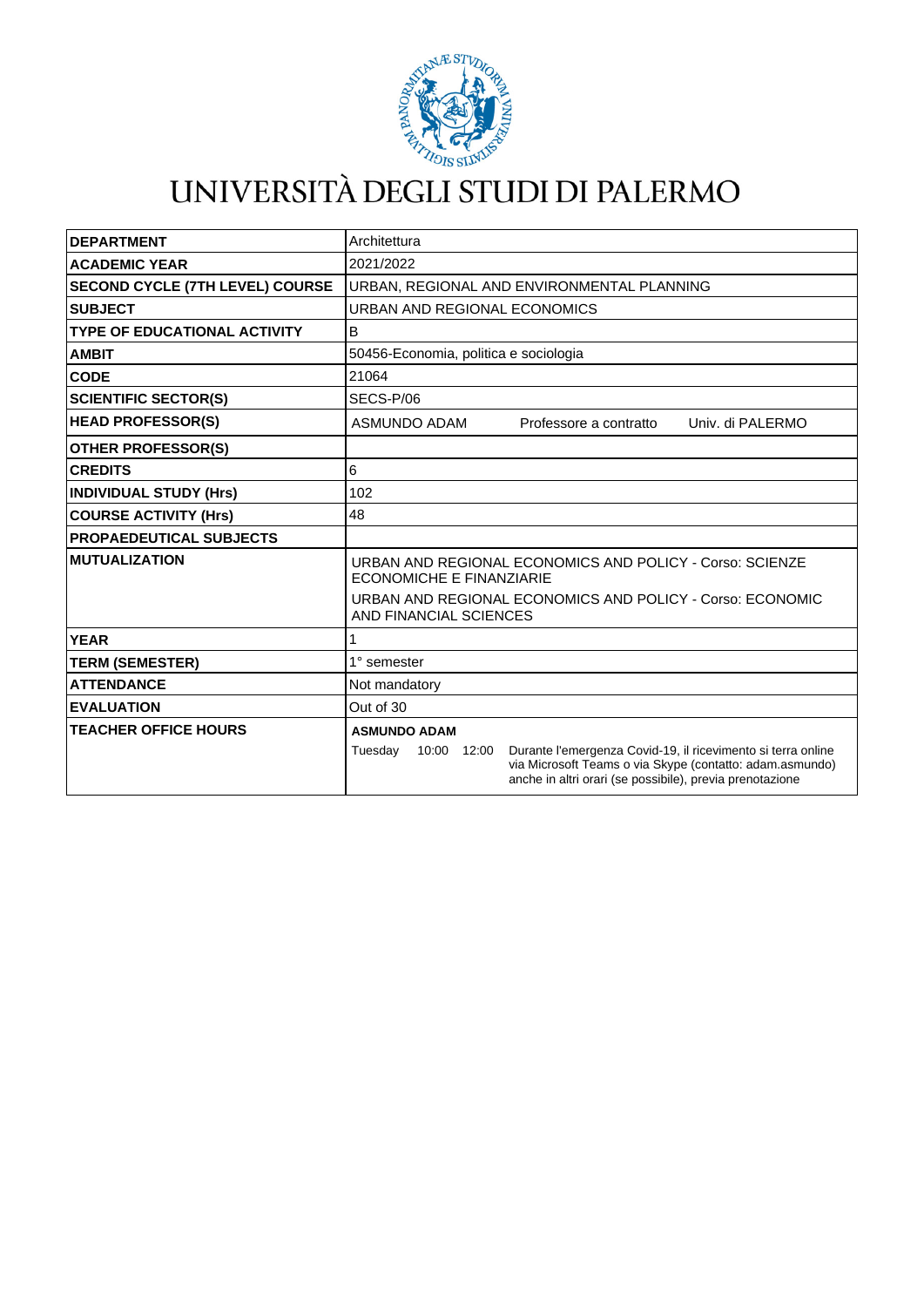## **DOCENTE:** Prof. ADAM ASMUNDO

| <b>PREREQUISITES</b>      | Basic knowledge of mathematical and statistical analytical tools                                                                                                                                                                                                                                                                                                                                                                                                                                                                                                                                                                                                                                                                                                                                                                                                                                                                                                                                                                                                                                                                                                                                                                                                                                                                                                                                                                                                                                                                                                                                                                               |
|---------------------------|------------------------------------------------------------------------------------------------------------------------------------------------------------------------------------------------------------------------------------------------------------------------------------------------------------------------------------------------------------------------------------------------------------------------------------------------------------------------------------------------------------------------------------------------------------------------------------------------------------------------------------------------------------------------------------------------------------------------------------------------------------------------------------------------------------------------------------------------------------------------------------------------------------------------------------------------------------------------------------------------------------------------------------------------------------------------------------------------------------------------------------------------------------------------------------------------------------------------------------------------------------------------------------------------------------------------------------------------------------------------------------------------------------------------------------------------------------------------------------------------------------------------------------------------------------------------------------------------------------------------------------------------|
| <b>LEARNING OUTCOMES</b>  | Knowledge and Comprehension Abilities<br>The students shall acquire those tools that can help them understand the most<br>recent trends and developments in the urban and territorial economy (global<br>competition, urban and territorial development and decline, migration,<br>congestion, etc.). This knowledge will help the students navigate through urban<br>studies, by adopting the peculiar approach of social sciences, as these prove to<br>be very important for their education. This goal is achieved by attending lectures<br>and seminars, and individual study. The educational tools used for this goal are<br>multimedia presentations, along with Urban and territorial economics handbooks<br>and handouts.                                                                                                                                                                                                                                                                                                                                                                                                                                                                                                                                                                                                                                                                                                                                                                                                                                                                                                            |
|                           | Ability to Apply Knowledge and Comprehension<br>The students will apply the theoretical concepts they learnt in the lectures and<br>their study in a series of class exercises. The educational tools adopted to<br>achieve these goals include PC software for statistical data treatment and the<br>preparation of effective syntheses and<br>presentations. Robust basic<br>competencies in socio-economic development issues are particularly relevant<br>for the urban and territorial planner, as they enhance his/her capability of<br>positive interaction with other institutional agents and stakeholders.                                                                                                                                                                                                                                                                                                                                                                                                                                                                                                                                                                                                                                                                                                                                                                                                                                                                                                                                                                                                                           |
|                           | Autonomy of Judgement<br>The judgement autonomy of the students will be raised through the adoption of<br>quantitative and research techniques (e.g. active listening, participant<br>observation). Each student will be invited, both individually and in a group, to<br>express his/her personal opinions on the area he/she studied. The students will<br>also be supported to study and acquire the best practices of qualitative analysis<br>techniques, as well as developing team-working skills and the ability to act as<br>facilitators in participatory processes.<br>The educational tools used for spurring the autonomy of judgement will include<br>collective data treatment and analysis, class discussions and special collective<br>and individual readings.                                                                                                                                                                                                                                                                                                                                                                                                                                                                                                                                                                                                                                                                                                                                                                                                                                                                |
|                           | <b>Communication Abilities</b><br>Team-working and seminars will allow the students to acquire communication<br>abilities by using different media, mainly in terms of oral presentations based on<br>statistical evidence and multimedia presentations. These communication<br>abilities will allow the students to easily interact with local urban actors.<br>The educational tools used for these goals include the treatment and analysis of<br>basic regional, local and urban economic and social statistics in terms of<br>comparative studies, at a cross-regional and a cross-national level.                                                                                                                                                                                                                                                                                                                                                                                                                                                                                                                                                                                                                                                                                                                                                                                                                                                                                                                                                                                                                                        |
|                           | Learning Abilities<br>The Urban and Regional Economics course aims at suggesting students new<br>points of view for the analyses of the main territorial economic development<br>issues. On that purpose, the course stimulates students to develop a scientific<br>curiosity towards the economic and territorial areas they study. The acquisition<br>of these abilities will be tested through ongoing evaluations. The educational<br>tools used for this goal include both traditional (textbook, papers) handouts and<br>multimedia presentations.                                                                                                                                                                                                                                                                                                                                                                                                                                                                                                                                                                                                                                                                                                                                                                                                                                                                                                                                                                                                                                                                                       |
| <b>ASSESSMENT METHODS</b> | Oral exam, grades out of 30.<br>Evaluation criteria The student will have to answer at least three oral questions,<br>about all of the topics described in the list below, as studied in the suggested<br>readings list provided. The final evaluation will assess the student's appropriate<br>knowledge and comprehension of the subject topics, and whether he/she has<br>acquired the ability to interpret and autonomously evaluate everyday cases. The<br>lowest evaluation grade will be reached as the student will prove his/her<br>knowledge and comprehension of the main issues of the subject and will be able<br>to apply that knowledge (i.e. will be able to draw and discuss a mental map, to<br>analyse basic economic data and territorial statistics, and so on). The student<br>will also be able to present to the examiner the main issues related to urban and<br>territorial economics in a successful way. Below that threshold, the student will<br>not be able to pass the examination. On the contrary, the more the student will<br>be able to interact with the examiner and discuss the related issues, and the<br>more he/she will prove to have acquired the basics of Urban and regional<br>economics and the techniques of economic analysis and research in support of<br>development policy options, the higher the evaluation grade will be.<br>The evaluation grade range is between 18 and 30.<br>The Urban and Regional Economics exam will be passed if the student achieves<br>a score higher than or equal to 18/30.<br>Grades 18-20 will certify minimum basic knowledge of language and subject |